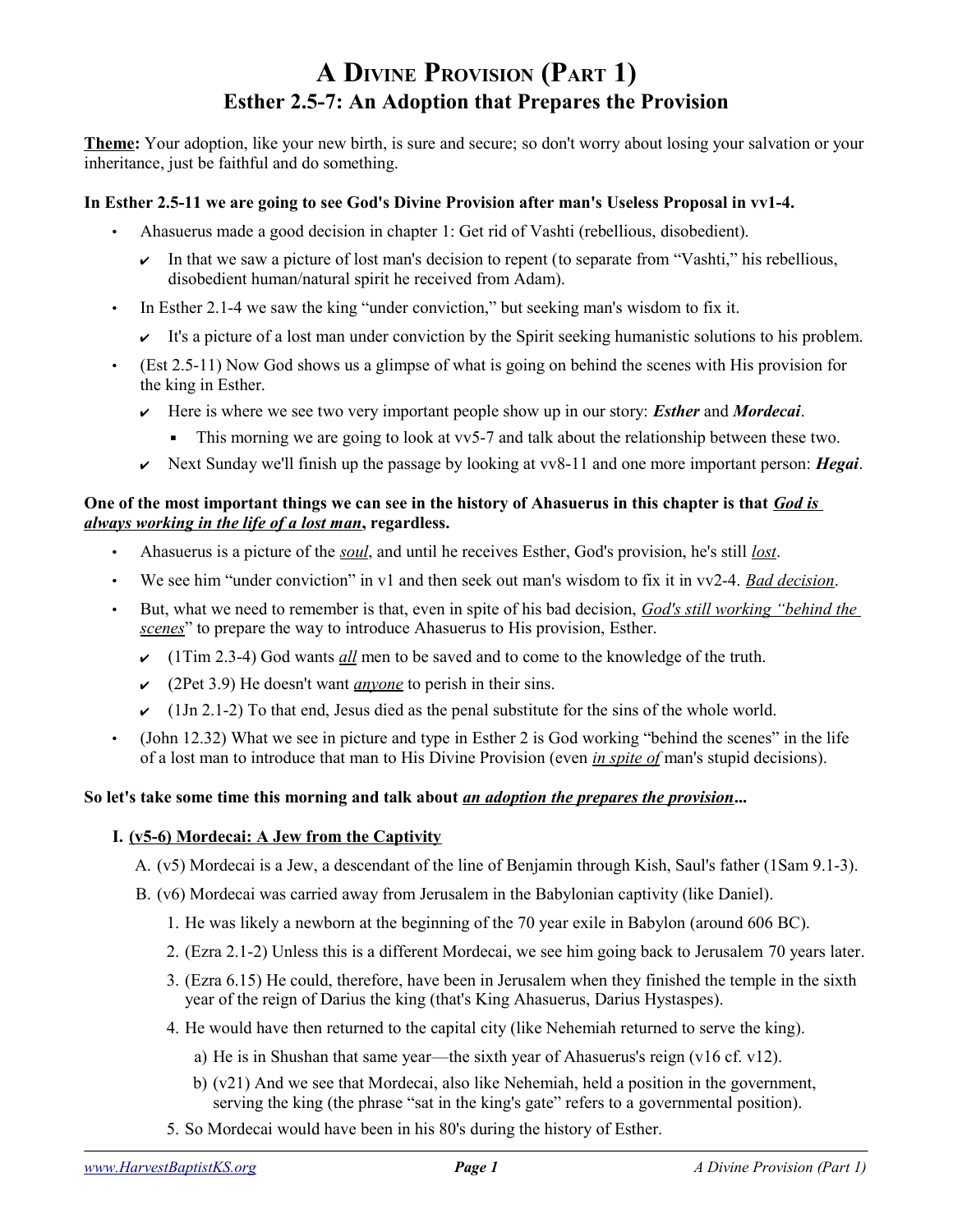- C. What can we learn from Mordecai's name: *Mordecai* means *a little man*.
	- 1. Now here is where we begin to see a picture and type of the Holy Spirit in Mordecai.
	- 2. His name doesn't refer to his stature but rather to his demeanor—his character: Little, humble; he wasn't ambitious; he was not someone who thought highly of himself. He was "little" (humble).
	- 3. Just like we see in Mordecai's name, the Holy Spirit is always the "little man" among the Trinity.
		- a) Obviously we are *not* talking about his power or "size" (He is omnipotent and omnipresent).
		- b) Rather, we are talking about His *role* in the Trinity: We never see the Holy Spirit drawing attention to himself, but rather he "works behind the scenes" (quietly, often anonymously).
		- c) (John 14.26) The Spirit will teach us the things of God, the things *Christ* has said. He doesn't draw attention to Himself.
		- d) (John 16.8-11) His reproof is because people do not believe in *Christ*, not because they don't believe in Him, the Spirit.
		- e) (John 16.13-14) The Spirit will *not* speak of Himself. Rather, His work "behind the scenes" in this world will always bring glory to the Lord Jesus Christ.
		- f) Side Note: If you ever come across a ministry, church, or denomination that places an excessive amount of emphasis on the Spirit, you know the Spirit is not in them. Why? Because if the Spirit were in them, He would be exalting the Father and the Son, not Himself.
- D. In vv5-6 we get our first introduction to Mordecai: A Jew (Benjamite) taken from Jerusalem in the Babylonian captivity who is currently working in some governmental capacity for King Ahasuerus.
	- 1. Mordecai is a picture and type of the Holy Spirit who works out God's will "behind the scenes."
	- 2. He also raised a young Jewish orphan (and she is our second important person this morning)...

#### **II. (v7) Mordecai: A "Father" by Adoption**

#### **A. Esther is Mordecai's uncle's daughter—she is Mordecai's first cousin.**

- 1. When Esther's parents passed away, Mordecai stepped up and *took Esther for his own daughter*.
	- a) Mordecai became Esther's "father" by adoption: He "took her" (adopted her) as his daughter.
	- b) Whether or not he legally adopted her is not important. What's important is that he took in his young cousin and raised her as his own daughter (in a sense, he *adopted* her as his own).
- 2. And so here we see the first mention of *Esther* in this book... and she's given two names...
	- a) Both of the names given to Esther picture the nation of Israel (so let's take a brief look at the *doctrinal picture* we have in Esther: *the nation of Israel being reconciled with God*).
	- b) *Hadassah* is her Hebrew name, and it means *myrtle* (like the myrtle tree).
		- (1) The myrtle tree in Scripture is a picture of Israel (see study below on *myrtle trees*).
		- (2) Esther (Hadassah, the myrtle tree) shows us a picture of Israel *restored*:
			- (a) (Isa 55.7) When Israel turns to the Lord for reconciliation...
			- (b) (Isa 55.12-13) ...she will be restored (like a myrtle tree replacing the brier).
		- (3) We see the restoration of the *relationship* between God and Israel in Esther 2, when Ahasuerus (a picture of God) marries Esther (a picture of Israel, now the "myrtle tree").
		- (4) Later we see the restoration of Israel as the *head of the Gentile nations* (in the *Millennium*) in Esther 10, when Mordecai and Esther lead under the rule of Ahasuerus.
	- c) *Esther* is her Persian name, and it means *star* or *I will be hidden*.
		- (1) Israel, like a star, was given to be a "light" to the nations (a star).
		- (2) (Est 2.10, 20) But she is still *hidden* out in the world, among the nations of her dispersion.
- 3. Just like with her names, we can also see a picture of Israel in Esther's "adoption" by Mordecai...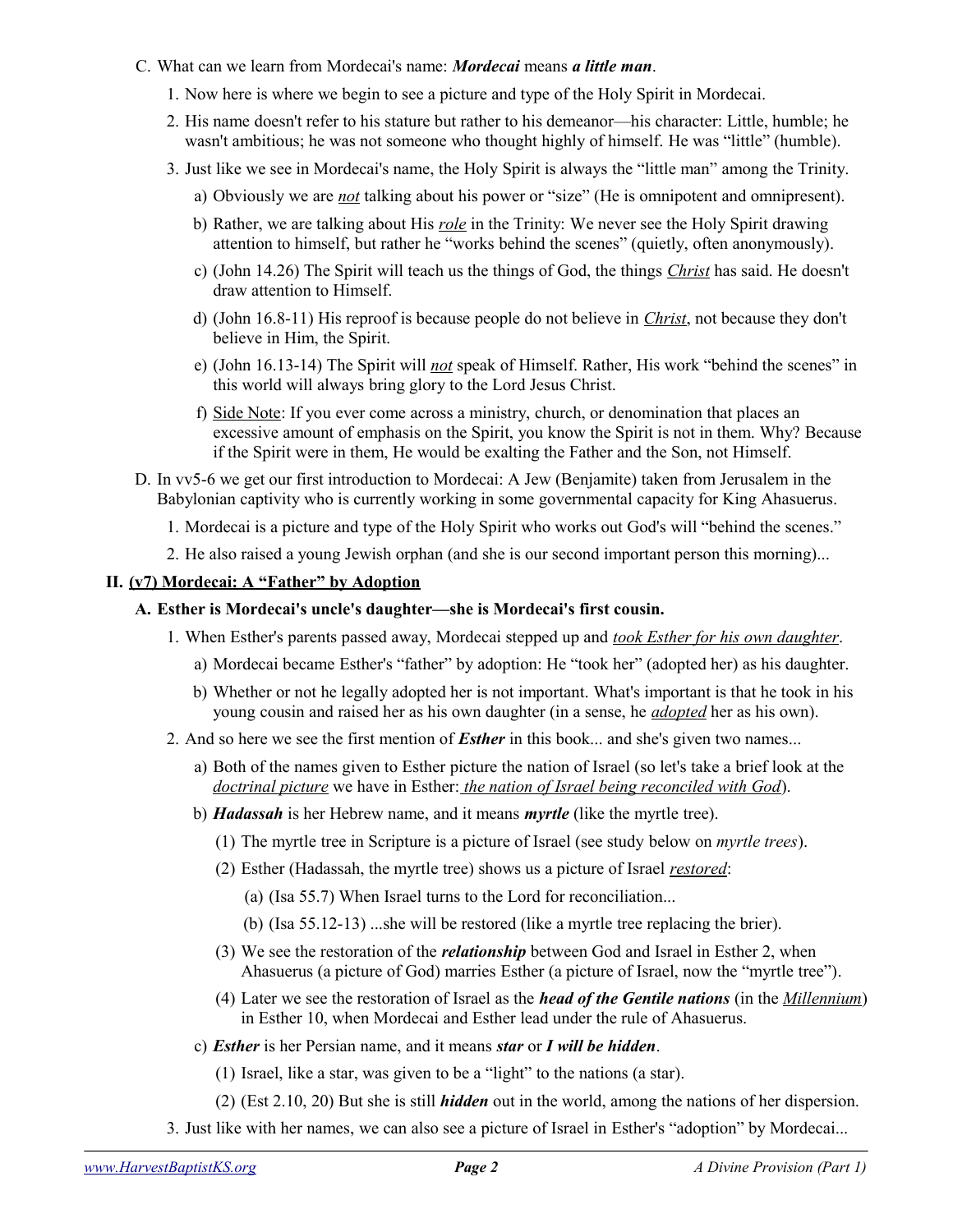#### **B. Esther's adoption by Mordecai is a picture of the adoption of Israel by God.**

- 1. Essential to Understand: There are two distinct uses of the word *adoption* in the Bible.
	- a) One of the *absolutely indispensable elements* of a proper understanding of Scripture is the  *distinction between Israel and the Church*.
	- b) If you do not make a distinction between Israel and the Church (if you say they are one and the same "people of God"), then you will never understand the Bible.
		- (1) *Israel* is God's instrument to carry out His *earthly purposes* (they are related to the earth).
		- (2) The *Church* is God's instrument to carry out His *heavenly purposes* (we are related to the heavenlies).
	- c) The two adoptions follow the two peoples: One for Israel and one for the Church...
- 2. Israel (like Esther; Est 2.7) was adopted by God: She was placed into God's family by adoption.
	- a) (Rom 9.2-3) Israel (the descendants of Jacob "according to the flesh"; the nation of Israel) was adopted by God. That's why they are called "the elect" in so many places (esp. Rom 9-11).
	- b) Israel, therefore, became a "child of God" just like Esther became the "child of Mordecai."
		- (1) (Ezek 16.1-3) Speaking to Jerusalem (the capital city of the nation of Israel), God says...
		- (2) (Ezek 16.8) ...He took Israel and entered into a covenant with her (with the nation).
			- This is the covenant of the Law (Exod 19.5-8) and it is likened unto marriage *and* adoption (a legal transaction making a stranger part of the immediate family).
		- (3) Israel became God's "child" (son, daughter) by God's choice and God's legal adoption.
			- (a) Israel has never been "born again"—born spiritually—into God's family.
			- (b) That means the *adoption* of Christians (the Church) is as *different and distinct* as Israel is from the Church...
- 3. The adoption of Christians (the Church) is the adoption of children.
	- a) (John 1.12-13; 3.3-6 cf. 1Cor 12.13) Remember: We become "sons of God" by the new and spiritual birth—we are *born* into God's family.
		- We form part of God's family (we become sons of God) by birth, *not by adoption*.
	- b) (Rom 8.23) We have already received the Spirit (we have new life; 1Cor 12.13: the new birth), but we are still waiting for the *adoption* (the realization of the adoption) which happens at the rapture when our bodies are redeemed/changed.
	- c) (Gal 4.5) That inheritance is made possible by the "*adoption of sons*."
		- (1) As sons (born into the family of God) we have received an *adoption*.
		- (2) We are not adopted sons; we are sons who have received an adoption.
	- d) (Eph 1.5) Our adoption as sons deals with our predestination (our destination that God has predetermined in Christ).
		- (1) (Eph 1.11) That means that our adoption has to do with our inheritance, not our salvation
			- (a) (Eph 1.13-14) And that's why the Spirit in us is the *Spirit of Adoption*: He *guarantees* us something (He is the "down payment"—the seal, the earnest—of our inheritance).
			- (b) The Firstborn (Jesus Christ) is the only one who legally has right to the Father's inheritance. But God has chosen to "adopt us" legally (as if we were all firstborn sons) so we can receive an inheritance also.
		- (2) (1Cor 4.5) Each born again Christian is predestined to receive *something* when the Lord comes back for us. You *will* receive *some* inheritance. (That's good! That's grace!)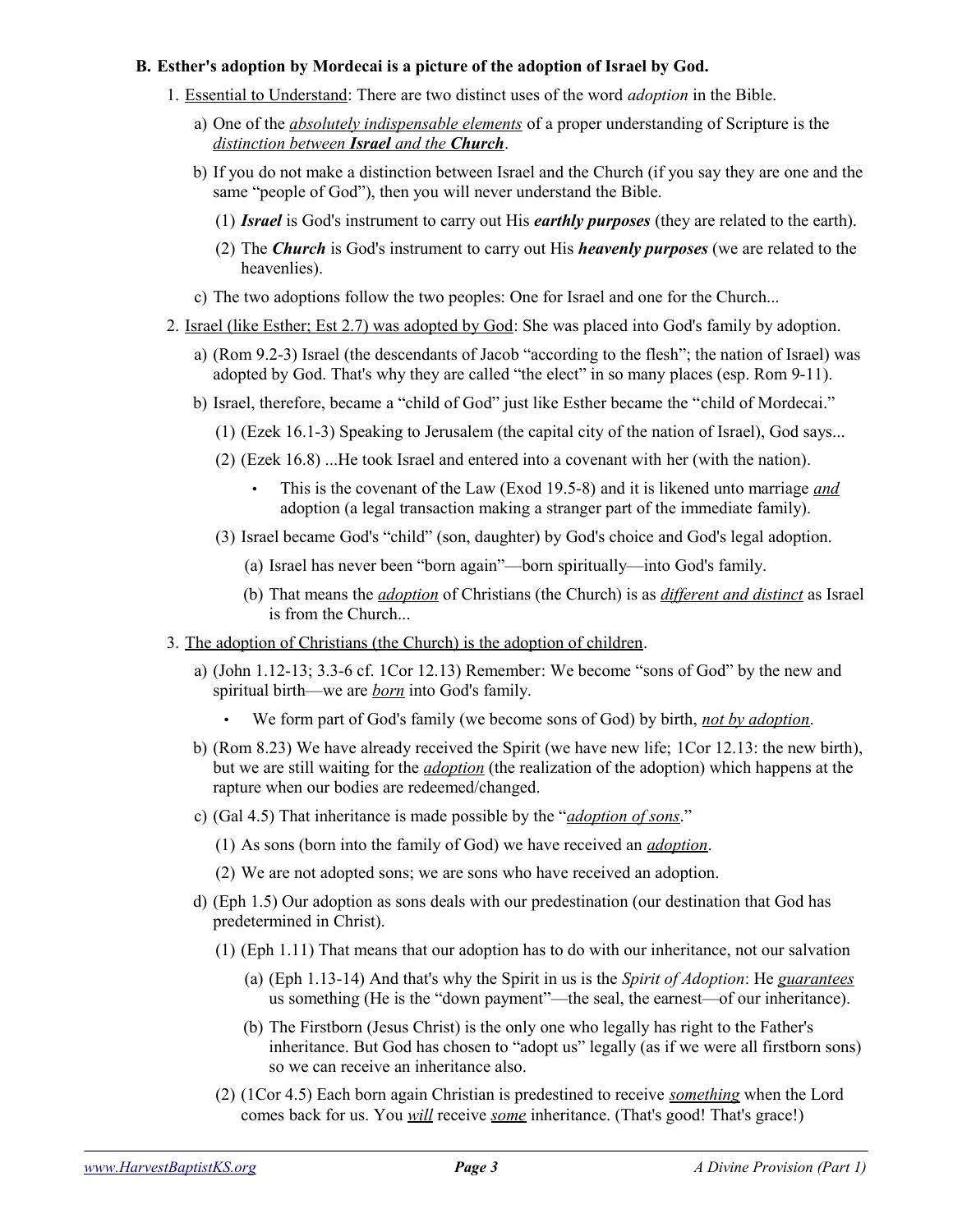- e) (Rom 8.14-17) A full and complete inheritance, though, depends on each son...
	- (1) (v14) The Spirit of God has given us life—He has made us sons of God through the new, spiritual birth (our salvation). We are sons of God *by birth*.
	- (2) (v15-16) That same Spirit, though, is also the *Spirit of adoption* because He guarantees us an inheritance (He is the seal / earnest / down payment / firstfruits of what's to come)...
	- (3) (v17) ...receiving a full inheritance, however, depends on each son's faithfulness to the Father's desire that he serve in the fields of Harvest with the Firstborn Son, Jesus Christ.
		- (a) The Firstborn is the only one that has "right" to the Father's inheritance.
		- (b) But God, in His gracious love, has made a "legal transaction" that allows us (the other "born sons") to also receive an inheritance with His Firstborn...
			- i) That is the *adoption of sons* that makes us *joint-heirs* with Christ.
			- ii) Every one *will* receive *something* because we have *all* been adopted "as firstborn."
			- iii) And everyone *can* receive a *full* inheritance if we will suffer with Christ in the Mission and thereby glorify the Firstborn Son while we are on earth.
- 4. So don't confuse the our adoption with the adoption of Israel.
	- a) Esther pictures Israel: Mordecai was not her natural father, but he took her for his own daughter... just as God adopted Israel as His son.
	- b) The Church is Different and Distinct:
		- (1) We are born into God's family and *then* receive the *adoption of sons*.
		- (2) Our adoption does *not* place us in the family of God (we are born into it), but rather it is a legal transaction that places us as joint-heirs with Christ.
		- (3) Our adoption deals with the inheritance the Father desires to give to His sons.
	- c) Israel and the Church and different and distinct in the Bible, and so are their adoptions!

#### **Conclusion:** In Esther 2.5-7 we see <u>an adoption that prepares the provision</u>....

## **Mordecai adopted Esther as his own daughter...** *and he raised her ("brought her up") himself***.**

- In Mordecai we see a picture of God adopting Israel and "raising" her to reign with Him throughout the Millennium and Eternity (pictured in Esther and Mordecai reigning together with Ahasuerus).
- But Mordecai is also a picture of the Holy Spirit in *our* lives...
	- $\checkmark$  (v7) Just as Mordecai "brought up" Esther as his own daughter (helped her to grow and mature), so the Holy Spirit works in us, through our new regenerated spirit, to help us grow to spiritual maturity.
	- $\vee$  (v10) Just as Mordecai was involved in guiding Esther daily, in the circumstances and situations of her life, so the Spirit of God guides us according God's perfect will (daily, through the Scripture).
	- $\vee$  (v11) And just like Mordecai took care to be present in Esther's life every day (to see how she did), so the Spirit of God lives in us, seals us, and will never leave us—He is our ever-present Comforter.

## **And so let me finish with these two thoughts...**

- 1. For the lost person: You need to be saved... You must be born again...
	- Until you repent of your sins and turn to the Lord Jesus Christ (to trust Him and follow Him), you are not in God's family and you have no place in God's kingdom.
	- But, when you turn to Christ you are "born again" into God's family—born as a son of God.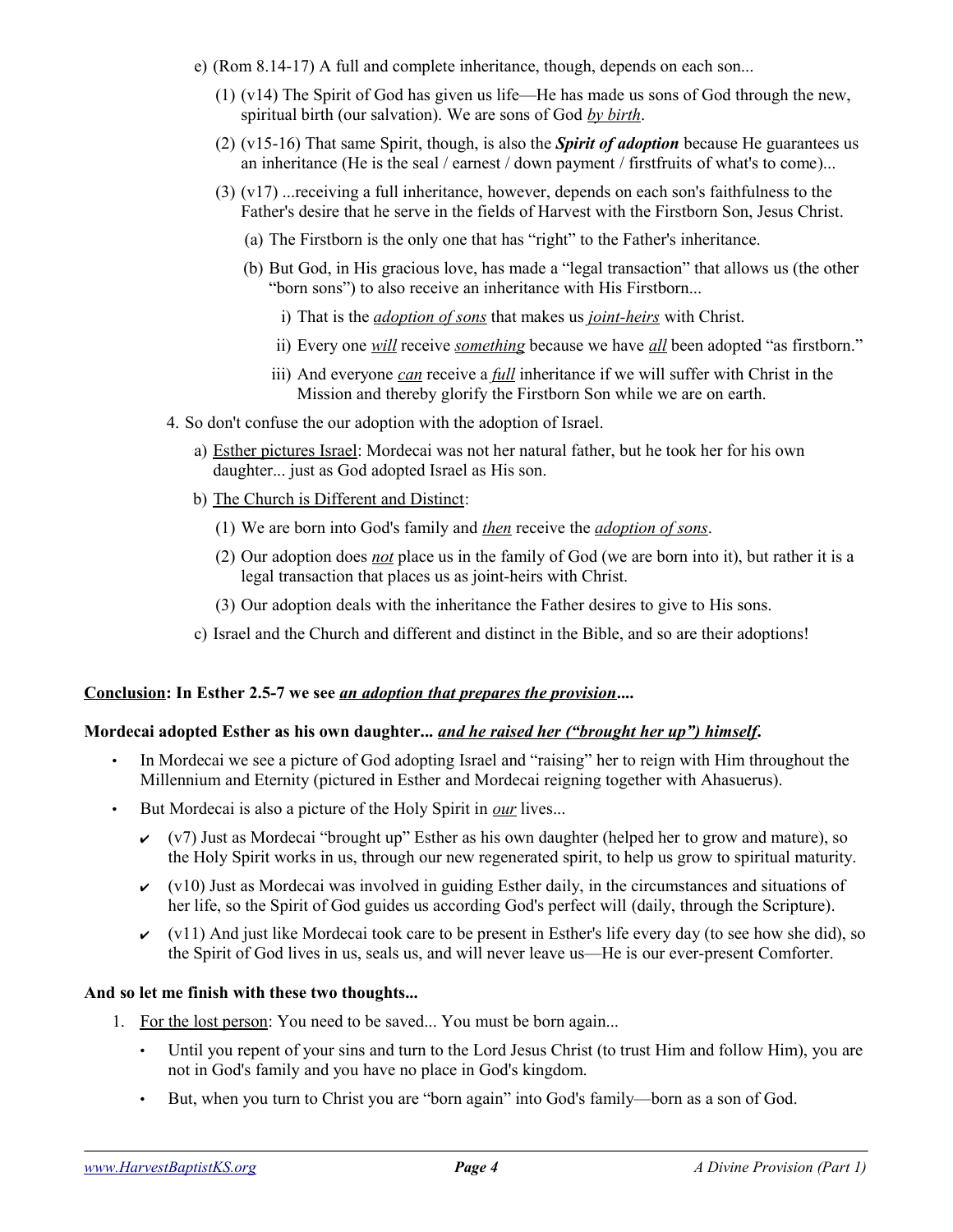- When you become a son of God, you are *secure in your salvation* (because you cannot be "unborn") and you have a *perfect* heavenly Father who will love you unconditionally forever.
- But, you must be born again. You must believe on the Lord Jesus Christ to be saved.
- 2. For the Christian: You are *born* again (a son of God) *and* you have received the *adoption of sons*...
	- That means that not only is your *salvation sure and secure*, so is your *inheritance*! Think about that...
	- I talk a lot about losing our inheritance, so, let's flip it around: (1Cor 4.6) You *will* receive something.
	- You can't mess it up! Your *life* is sure and secure and your *inheritance* is sure and secure!
		- $\triangleright$  So serve the Lord with confidence and joy! Don't worry about it so much... just do something!
		- $\sim$  Make choices by faith (based on the Bible) and you will be fine (even if you make a mistake)!
		- $\sim$  If you make a mistake while walking by faith, God will reward your faith and correct your mistake... leading you into a greater understanding of Him and better obedience (maturity!).
	- There are really only two ways to lose your inheritance... two ways you can really *blow it*:
		- $\mathcal V$  Do nothing.
		- ✔ Do what you *know* to be wrong.
	- Let that be liberating for you:
		- $\triangleright$  Serve the Lord by faith (learn the Bible and do what is says)... somehow, some way.
		- ✔ And if you do that, you will have confidence and joy, because you will *know* you'll receive a full reward. But, you have to start by doing something. So, do something.

**Theme:** Your adoption, like your new birth, is sure and secure; so don't worry about losing your salvation or your inheritance, just be faithful and do something to serve and suffer with Christ in His Mission in the world today.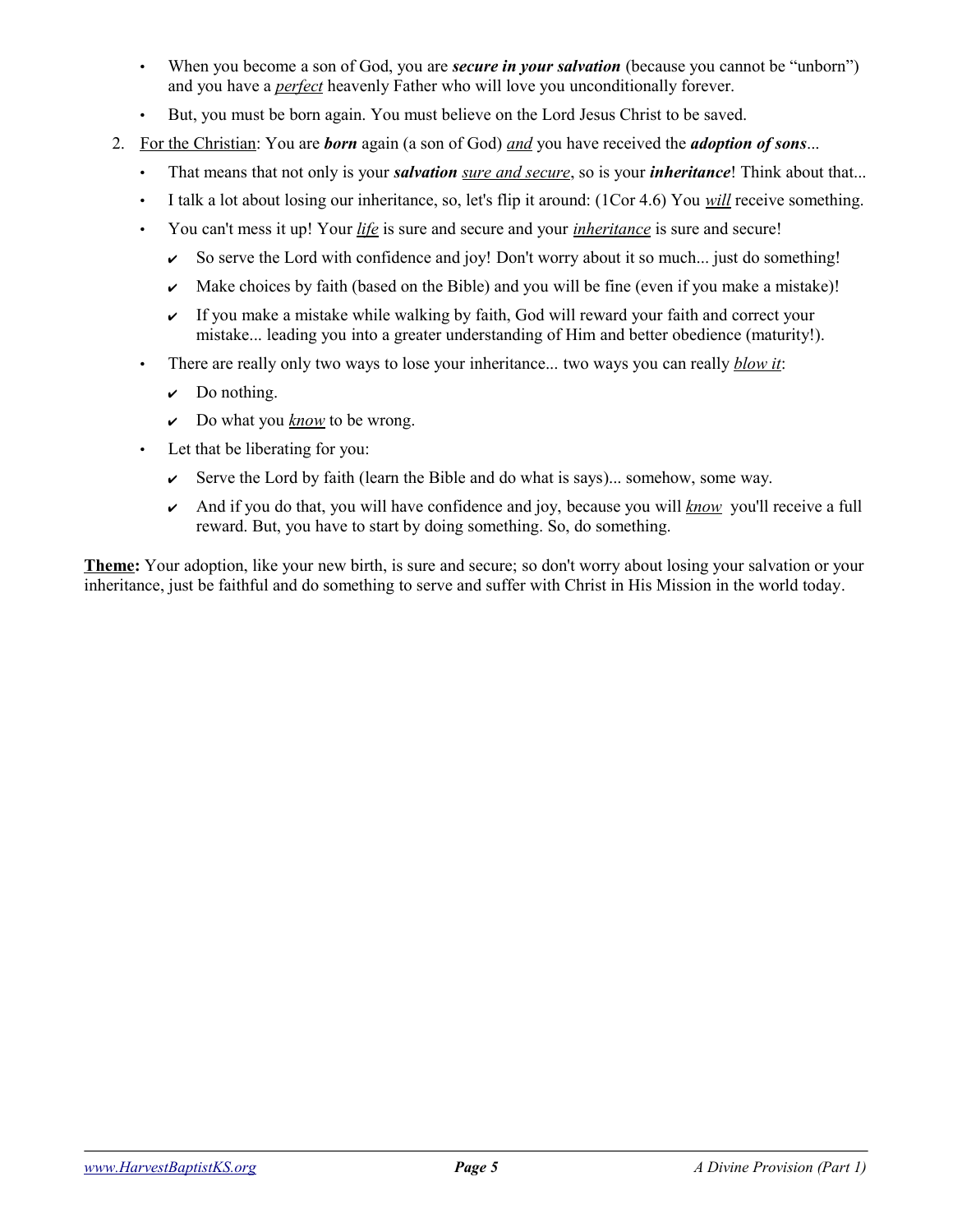# **MYRTLE TREES: A PICTURE OF ISRAEL**

The myrtle tree (Hebrew, hadas) of the Bible was probably the common myrtle. Growing 4.6 to 6 m. (15 to 20 ft.) high, it has dark, shiny leaves and bears clusters of star-shaped flowers. The myrtle tree was common to Galilee and northern Palestine and Syria. It also grew around Jerusalem, but was rarer there. Zechariah 1:9–11 mentions that it also grew in the Jordan Valley. Its branches were used for booths in the Feast of Tabernacles (Neh. 8:15; cf. Lev. 23:40). It reminded the Israelites of God's goodness (Is. 41:19), by contrast with the brier (Is. 55:13). [From: J.I. Packer, Merrill Chapin Tenney and William White, Jr., *Nelson's Illustrated Manners and Customs of the Bible* (Nashville, TN: Thomas Nelson, 1997), 244.]

Myrtle: (Myrtus communis), a large ornamental evergreen shrub that grows in dense copses along rivers and streams. Its greens were used to adorn the booths at the Feast of Tabernacles (Neh. 8:15). The fragrant leaves were also used in perfume manufacture. The myrtle is a symbol of peace, joy, generosity, and justice. The name 'Hadassah' is derived from the Hebrew word for myrtle, hadas (Esther 2:7). [From: Paul J. Achtemeier, Harper & Row and Society of Biblical Literature, *Harper's Bible Dictionary*, 1st ed. (San Francisco: Harper & Row, 1985), 672.]

The myrtle tree in Scripture is a picture and type of the nation of Israel.

- I. The myrtle tree is a picture of the nation of Israel.
	- A. We see myrtle trees picturing Israel in the dispersion.

8 I saw by night, and behold a man riding upon a red horse, and he **stood among the** *myrtle* **trees** that were in the bottom; and behind him were there red horses, speckled, and white.

9 Then said I, O my lord, what are these? And the angel that talked with me said unto me, I will shew thee what these be.

10 And the man that stood among the myrtle trees answered and said, These are they whom the LORD hath sent to walk to and fro through the earth.

11 And they answered the angel of the LORD that **stood among the** *myrtle* **trees,** and said, We have walked to and fro through the earth, and, behold, all the earth sitteth still, and is at rest.

12 Then the angel of the LORD answered and said, O LORD of hosts, how long wilt thou not have mercy on Jerusalem and on the cities of Judah, against which thou hast had indignation these threescore and ten years? [Zech 1.8-12]

- B. (Zech 1.8) We see the myrtle trees mentioned in a passage that deals with Israel during the dispersion, a picture of the greater dispersion of the Jews that began in AD 70 and has continued through our days.
- C. In the above passage we see a "man" (v8) riding upon a red horse. This man (v8) is the Angel of the Lord  $(v11)$ ; he who stood among the myrtle trees).
- D. (v8a) The Angel of the Lord (the manifestation of the Lord in our world) is among the myrtle tress "in the bottom" (in the low place).
	- This is a picture of the humiliation of Israel (the "bringing down" of the nation) during the times of the Gentiles when Israel is in captivity (from the 606 B.C. until the Second Coming of Christ).
- E. This same picture is seen in the Book of Esther, especially Esther chapter 2.
	- 1. (Est 2.7) Esther's Hebrew name is *Hadassah* which means *myrtle*. She is a picture of Israel (the myrtle trees among which the Lord stands).
	- 2. The Lord is present among His people, providentially caring for them and protecting them, just like we see in the Book of Esther.